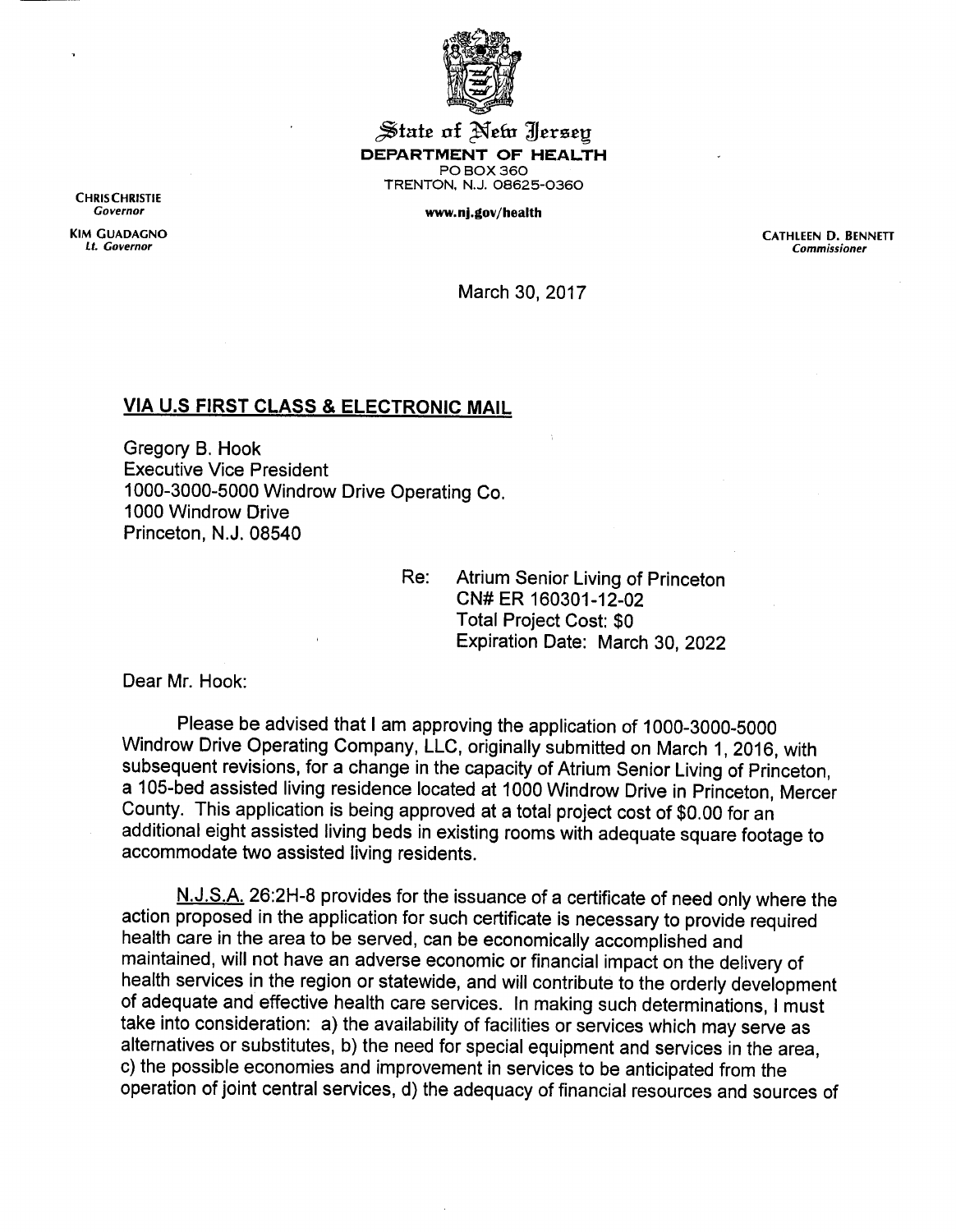Atrium Senior Living of Princeton CN#ER 160301-12-02 Page 2

present and future revenues, e) the availability of sufficient manpower in the several professional disciplines, and f) such other factors as may be established by regulation.

As to the aforementioned specifics of this application, I note that in identifying those services that are subject to expedited review, the Department of Health (Department) chose services that would have a minimal impact on the health care system as a whole and, therefore, for which a statistical bed need methodology would not be necessary. The services in this application are subject to expedited review pursuant to N.J.A.C. 8:33-5.1(a)(4) and, therefore, a need assessment is not required. I believe that the criterion regarding the availability of facilities or services which may serve as alternatives or substitutes is not applicable inasmuch as the services in this application will have a minimal impact on the health care system as a whole. The need for sufficient special equipment and services in the area does not apply as this application is for an assisted living residence, which does not require any special equipment. No economies of scale or service improvements from the operation of joint central services have been identified. I believe that this project can be economically accomplished and maintained, as the applicant projects a continued positive net income with the addition of these beds. I also note that additional professional staff will not be required to accommodate the implementation of these additional assisted living beds.

Finally, I have taken into consideration the applicable regulations for the services subject to expedited review (i.e., N.J.A.C. 8:33-5.3 and 8:33H-1.16). Ifind that 1000- 3000-5000 Windrow Drive Operating Company, LLC has provided an appropriate project description, which includes information as to the total project cost, operating costs and revenues, services affected, equipment involved, source of funds, utilization statistics, and justification for the proposed project (N.J.A.C. 8:33-5.3(a)(1)); assurance that all residents of the area, particularly the medically underserved, will have access to services (N.J.A.C. 8:33-5.3(a)(2)); and documentation that itwill meet appropriate licensing and construction standards (N.J.A.C. 8:33-5.3(a)(3)(i)). In addition, the members of 1000-3000-5000 Windrow Drive Operating Company, LLC have demonstrated a track record of substantial compliance with the Department's licensing standards (N.J.A.C. 8:33-5.3(a)(3)(ii)).

Please be advised that this approval is limited to the proposal as presented and reviewed. The application, related correspondence, and any completeness questions and responses are incorporated and made a part of this approval. An additional review by the Department may be necessary if there is any change in scope, as defined at N.J.A.C. 8:33-3.9. However, a change in cost of an approved certificate of need is exempt from certificate of need review subject to the following:

1. The applicant shall file a signed certification as to the final total project cost expended for the project at the time of the application for licensure for the beds/services with the Department's Certificate of Need and Healthcare Facility Licensure program.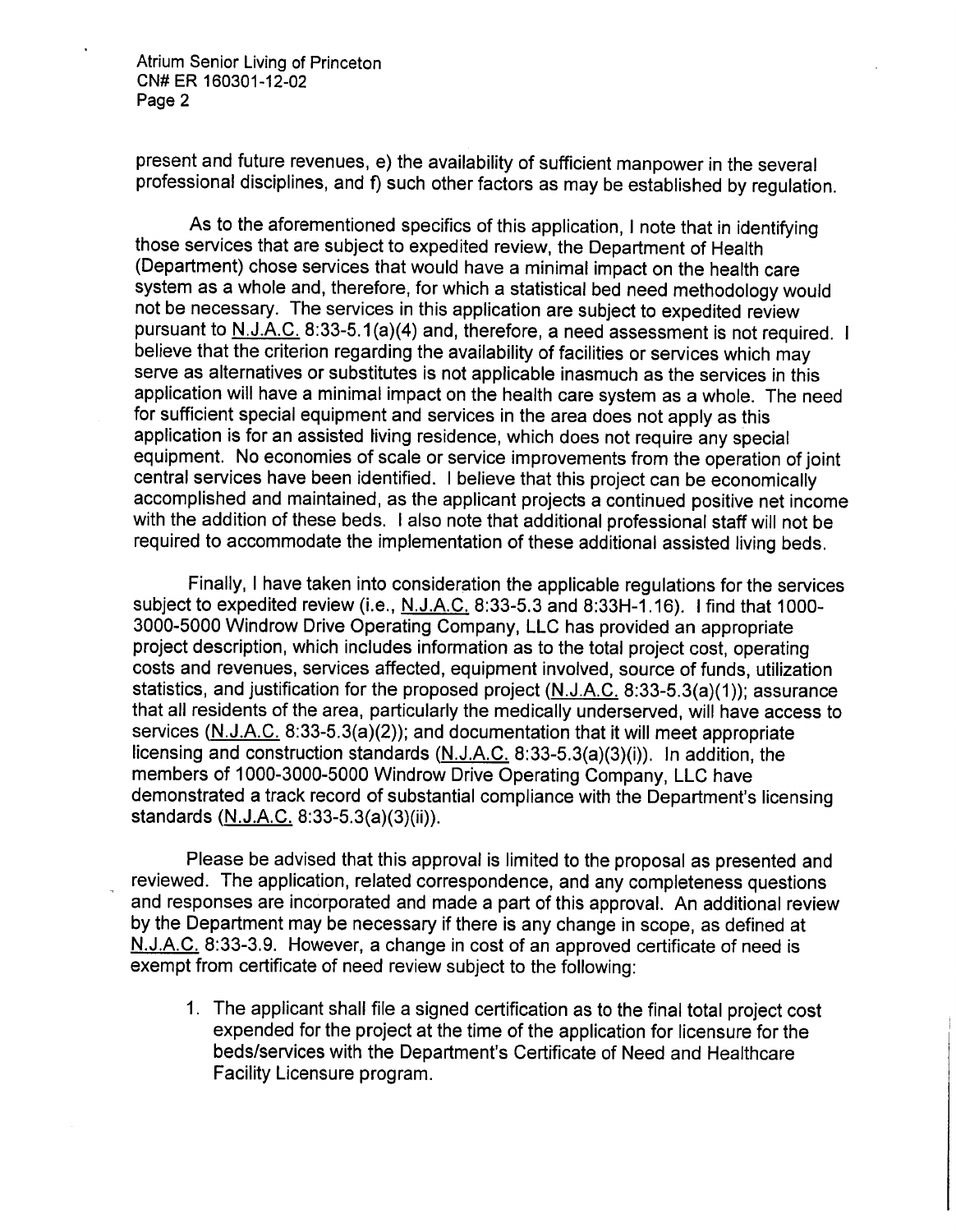Atrium Senior Living of Princeton CN#ER 160301-12-02 Page 3

- 2. Where the actual total project cost exceeds the certificate of need approved total project cost and is greater than \$1,000,000, the applicant shall remit the additional certificate of need application fee due to the Certificate of Need and Healthcare Facility Licensure Program. The required additional fee shall be 0.25 percent of the total project cost in excess of the certificate of need approved total project cost.
- 3. The Department will not issue a license for beds/services until the additional fee is remitted in full.

Furthermore, pursuant to N.J.S.A. 26:2H-12.16, a new facility that is licensed to operate as an assisted living residence or comprehensive personal care home shall reserve ten percent of the *additional* beds for use by Medicaid-eligible persons. The ten percent utilization by Medicaid-eligible persons shall be met through Medicaid conversion of personswho enter the assisted living residence or comprehensive personal care home as private paying persons and subsequently become eligible for Medicaid, or through direct admission of Medicaid-eligible persons. The Department will monitor that this condition threshold is met and maintained during the duration of licensure.

The Department, in approving this application, has relied solely on the facts and information presented to us. The Department offers no opinion as to whether the facility's ownership or business organization are in compliance with the Codey Act, Board of Medical Examiners administrative rules, or federal anti-referral (Stark) and anti-kickback laws. We have not undertaken an independent investigation of such information. If material facts with respect to this application have not been disclosed or have been misrepresented, the Department may take appropriate administrative regulatory action to rescind the approval or refer the matter to the Office of the New Jersey Attorney General.

Any approval granted by this Department relates to certificate of need and/or licensing requirements and does not imply acceptance by a reimbursing entity. This letter is not intended as an approval of any arrangement affecting reimbursement or any remuneration involving claims for health care services.

This approval is not intended to preempt in any way any municipality's authority to regulate land use within its borders and shall not be used by you to represent that the Department has made any findings or determinations relative to the use of any specific property. Please be advised that services may not commence until a license has been issued by the Certificate of Need and Healthcare Facility Licensure Program to operate this facility with the additional beds. Asurvey by Department staff may be required prior to commencing services; if such a determination is made, you will need to contact a